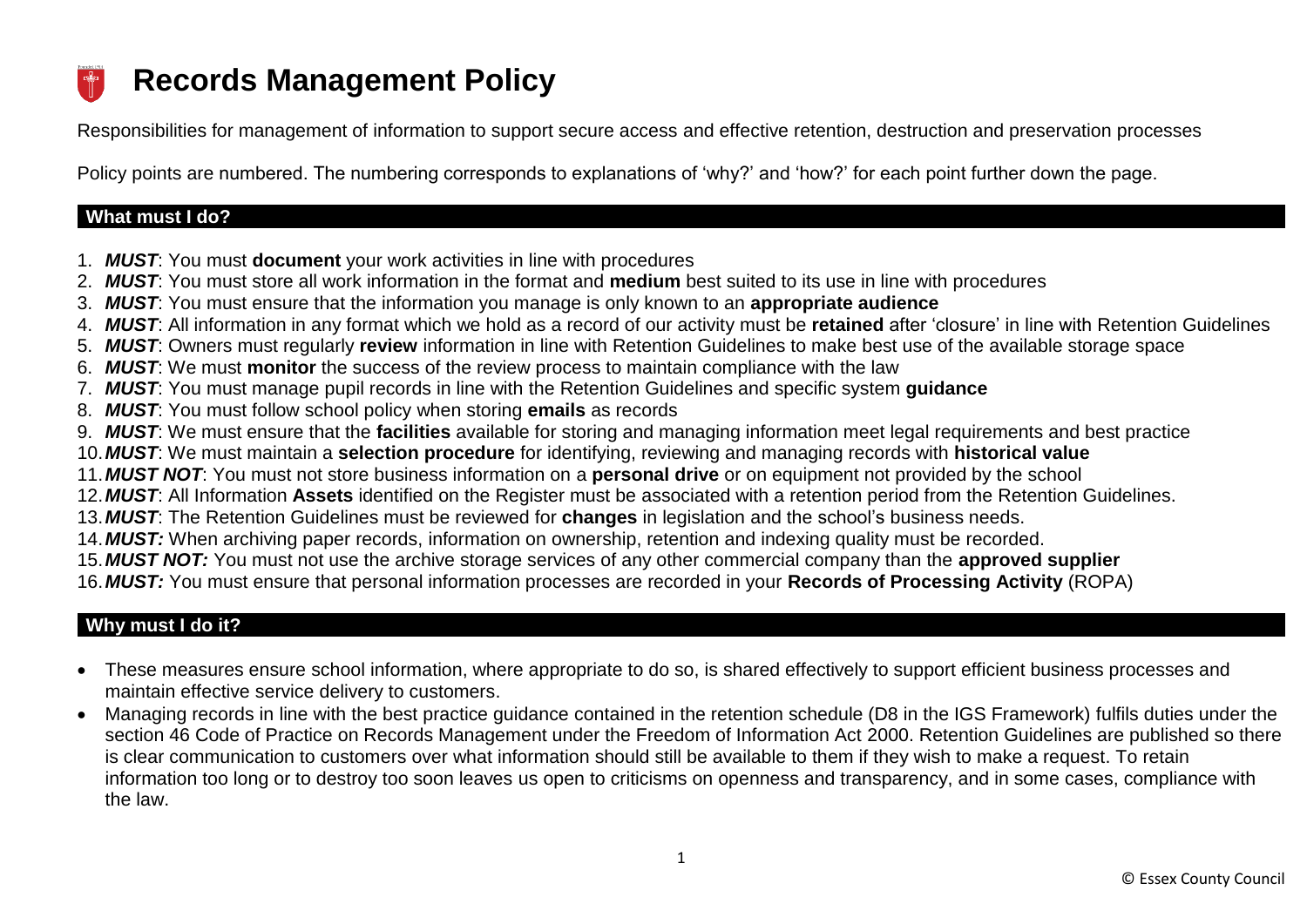- In order to comply with the Section 46 Code of Practice (see above) we must ensure that we are destroying all related information across all formats. For example, destroying a paper file on a project but keeping all the electronic documents about the project in a shared network folder can cause problems if a Freedom of Information request is received. The request co-ordinator assumes that as the paper file is destroyed then we do not hold any information and responds accordingly. We would then be in breach of the act.
- Records of Processing Activity are a legal requirement under the General Data Protection Act 2016 as applied by the Data Protection Act 2018.

## **How must I do it?**

- 1. Employees are aware of requirements contained in the retention schedule (D8 in the IGS Framework) and any guidance on use of specific systems through training and communications
- 2. Employees are aware of requirements contained in the retention schedule (D8 in the IGS Framework)and any guidance on use of specific systems through training and communications
- 3. You must ensure that paper files are accessible to authorised colleagues in your absence, by ensuring others know where to find keys to lockable storage areas. You must be aware of who information should be shared with, and ensure it is only shared with that audience. You must ensure that you save electronic information in a shared environment, but with appropriate access controls if the information has a restricted audience.
- 4. Follow the guidance contained in the retention schedule (D8 in the IGS Framework) and any superseding amendments made by the school
- 5. Follow the guidance contained in the retention schedule (D8 in the IGS Framework) and any superseding amendments made by the school
- 6. Designated employees must gather performance data on activities within the scope of this policy for review by the Data Protection Officer and the Leadership Team
- 7. Follow the contained in the retention schedule (D8 in the IGS Framework) guidance and any superseding amendments made by the school
- 8. Follow the guidance contained in the retention schedule (D8 in the IGS Framework) and any superseding amendments made by the school
- 9. The school must approve and regularly review facilities such as systems and physical storage as appropriate against security requirements in Data Protection Law, and all employees must help maintain security standards by following procedure.
- 10.Records can be identified for preservation at any point in the records lifecycle, but will not transfer until we have no ongoing administrative need (i.e. at the end of a retention period). When information is due to be destroyed, there should be a final review to select records for transfer to the Essex Record Office.
- 11.By only storing business information on the relevant systems designated by the school and by using only equipment approved by the school.
- 12.The Information Asset Owner is responsible for ensuring that Information Asset Managers amend entries on the Information Asset Register to show the correct retention period from the schedule.
- 13.A policy review (at least annually) must review the provisions of best practice retention guidance and make any necessary amendments, documenting the reasons for change and managing affected records accordingly.
- 14.We must complete and retain archiving indexes providing the relevant information about paper records in storage, ensuring that the school is aware of what information it holds at all times and when they can be reviewed.